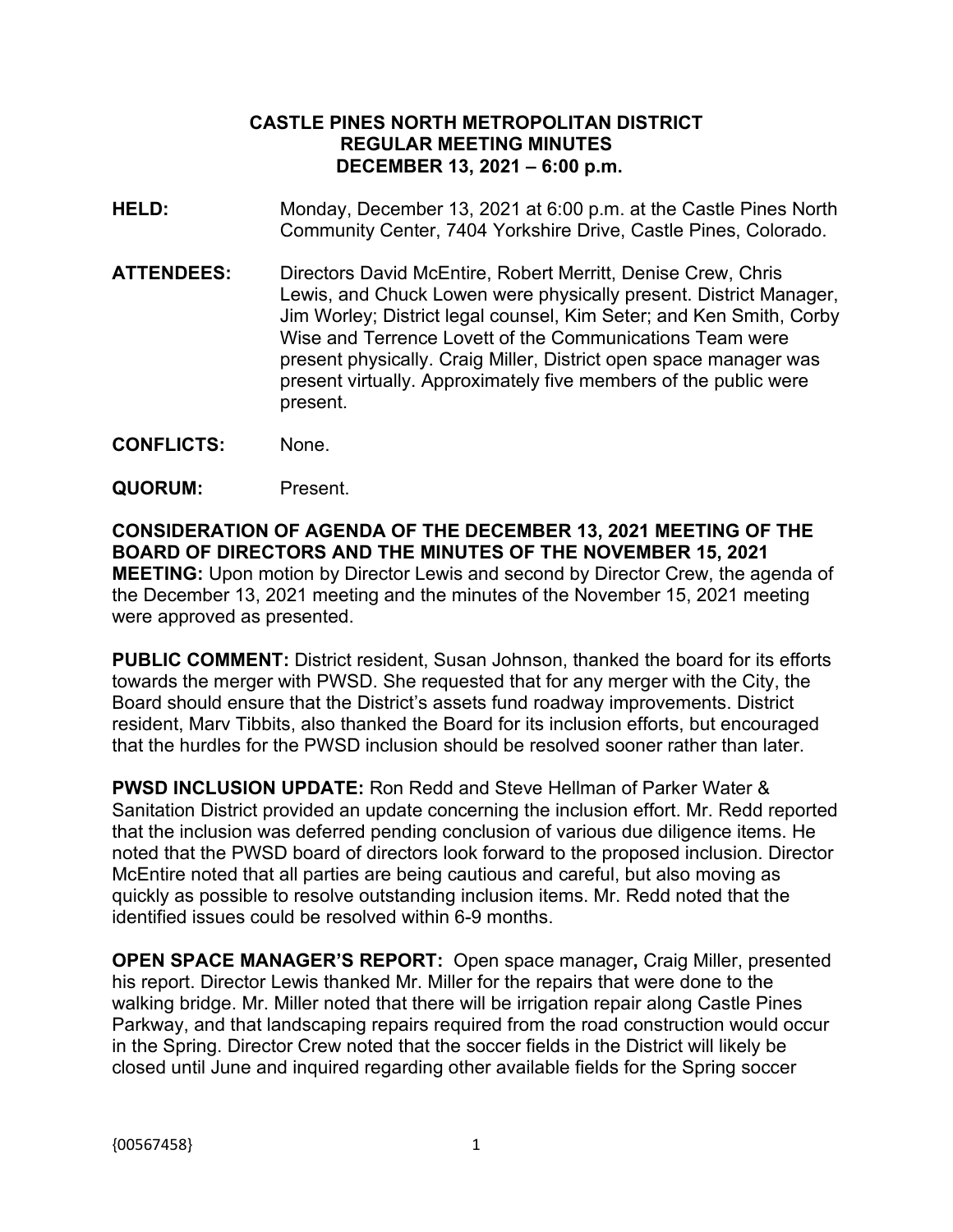season. Mr. Miller identified several nearby fields and noted that the repairs will occur as soon as possible.

**FINANCE DIRECTOR'S REPORT**: Director McEntire presented the financial report through November 30, 2021. Upon discussion, a motion was made by Director McEntire to accept the financial report as presented. The motion was seconded by Director Lowen and was approved 5-0.

The Board considered checks numbered 26514-26575 for approval/ratification. Pursuant to discussion amongst the Board, a motion was made by Director McEntire to approve/ratify the current payables through the month of November 2021 as presented. The motion was seconded by Director Lowen and was approved 5-0.

**LEGAL COUNSEL'S REPORT:** Legal Counsel, Kim Seter, presented the legal status report. He noted that the Castle Pines North Foundation has been dissolved. He also highlighted that a preliminary injunction hearing has been scheduled in the Brighton water rights lawsuit for January 12, 2022. Mr. Seter noted that the Board has for consideration a description of the potential process for an inclusion with/dissolution into the City of Castle Pines.

Mr. Seter presented the First Amendment to the Inclusion Agreement with Parker Water & Sanitation District. He noted the amendment was to extend the date for inclusion to complete various due diligence matters. Upon discussion, a motion was made by Director McEntire to approve the First Amendment to the Inclusion Agreement as presented. The motion was seconded by Director Merritt and was approved 5-0.

**DISTRICT MANAGER'S REPORT:** The District Manager, Jim Worley, presented his report. He discussed the emergency response plan was completed. He discussed that certain parts for the Forest Park odor mitigation system are still in transit so that the system is not fully complete and there are still occasional complaints regarding the odor.

Mr. Worley discussed the status of the repairs to the Lagae lift station. He noted that the new pumps were installed and noted that certain other improvements on the lift station were recently completed. He also explained that he would work to collect the reimbursement from the developer as the Lagae lift station has not been accepted for ownership and maintenance by the District.

Mr. Worley reported that one of PWSD's ORC's has been assisting the District and likely more PWSD folks will begin helping as the inclusion draws closer.

**DIRECTORS' MATTERS:** Director McEntire discussed the status of a working draft resolution on CPNMD's proposed terms and conditions for dissolving CPNMD into the City of Castle Pines. He noted that the City inclusion is on the same deferral as the PWSD inclusion.